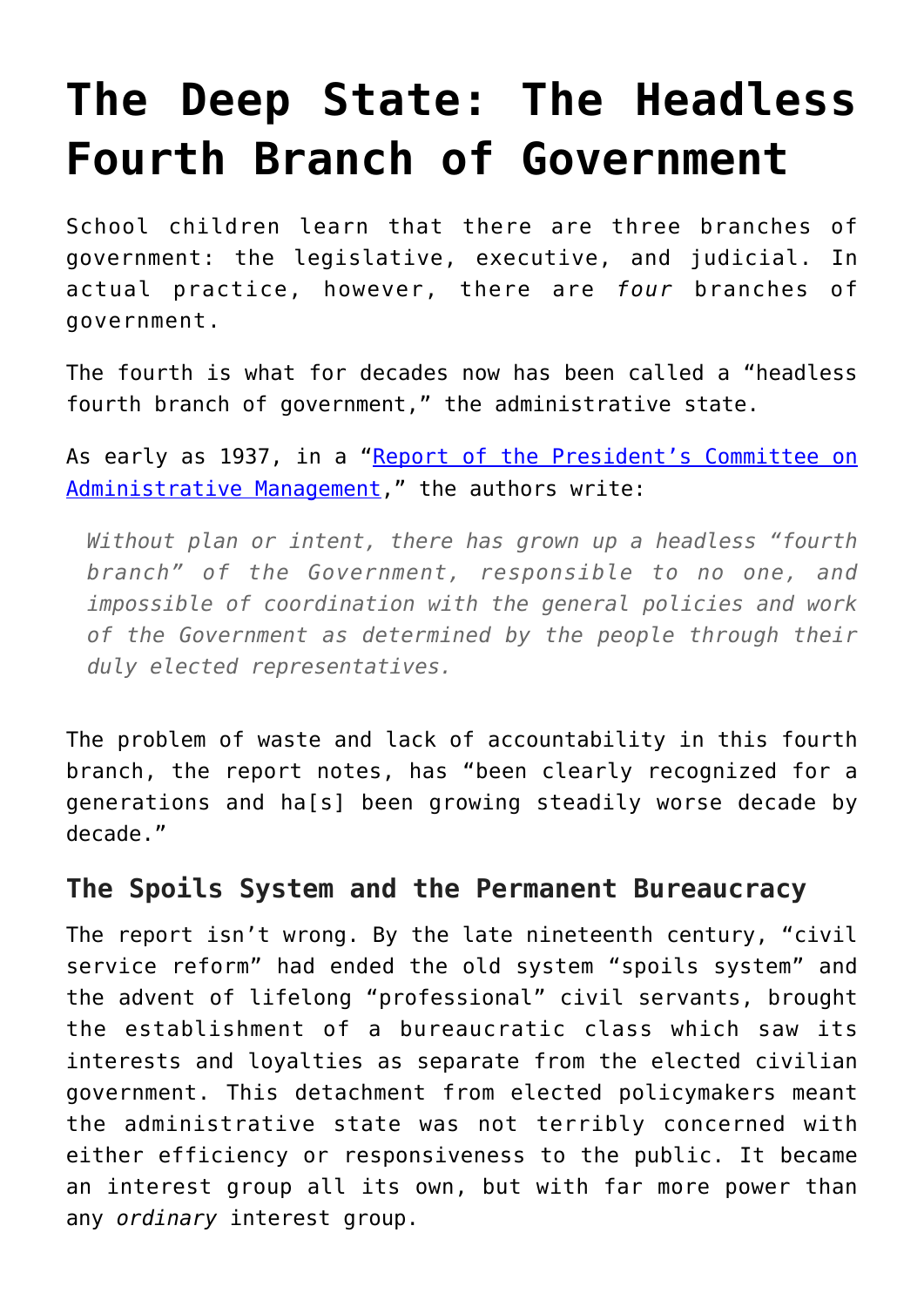The creation of the professional civil service had been [a](https://mises.org/library/bureaucracy-and-civil-service-united-states-2#7) [victory over the legacy of the populist Andrew Jackson](https://mises.org/library/bureaucracy-and-civil-service-united-states-2#7)who had demanded a move away from the old "professional" bureaucracy established by the Federalists. Jackson denounced the professional bureaucrats, concluding such persons "acquire a habit of looking with indifference upon the public interests and of tolerating conduct from which an unpracticed man would revolt." Instead, the Jacksonians insisted "rotation" in government offices "constitutes a leading principle in the republican creed."

In practice, of course, this new non-political bureaucracy was anything but unbiased. Over time, the bureaucracy became selfconsciously devoted to the "merit" system under which the bureaucrats imagined they gained and retained their offices by virtue of their own excellence.

Nonetheless, this problem of the bureaucracy as selfinterested class would have remained quite limited were the powers of the bureaucracy more limited. Yet with the advent of the New Deal under Franklin Roosevelt, the size, scope, and power of the administrative state multiplied.

## **The Bureaucracy Takes Over the Functions of the Other Branches of Government**

Moreover, as the New Deal progressed, the regulatory agencies came to assume all the powers that were *supposed* to be reserved to the branches of government that were given specific powers in the federal constitution. In his book *[Ex](https://mises.org/library/ex-america-50th-anniversary-peoples-pottage) [America](https://mises.org/library/ex-america-50th-anniversary-peoples-pottage)* (aka The People's Pottage) Garet Garrett described this transformation:

*These agencies have built up a large body of administrative law which the people are obliged to obey. And not only to they make their own laws; they enforce their own laws, acting as prosecutor, jury and judge; an appeal from their decisions to the regular courts is difficult. … Thus the Constitutional*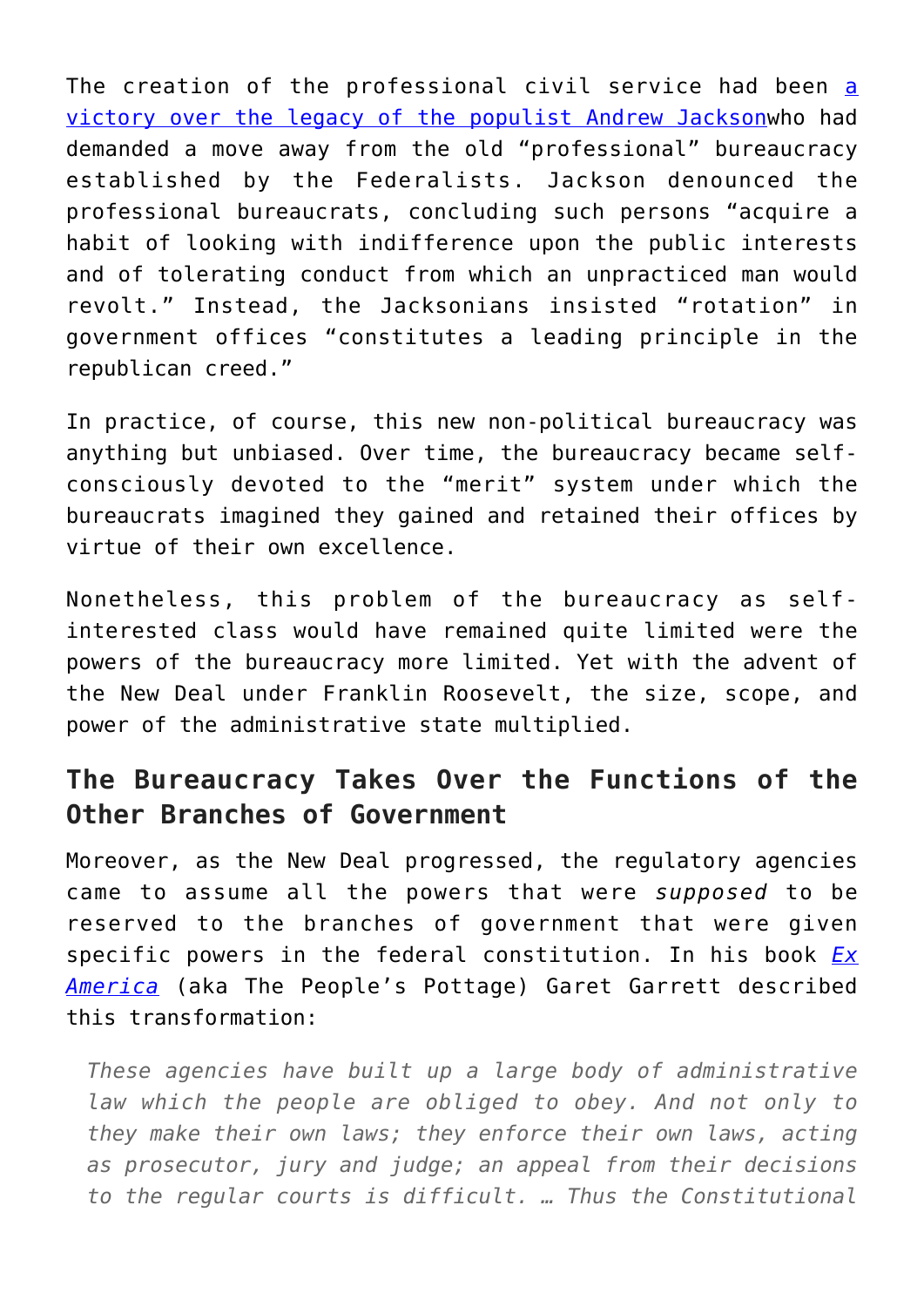*separation of the three governmental powers, namely, the legislative, the executive and the judicial is entirely lost.*

Thus, thanks to the rise of this fourth branch of government, an American is subject to laws not passed by any Congress, and subject to judicial punishments not commanded by any court of law. It's all done "administratively" but nonetheless allows the agencies to "make and execute their own laws."

## **The Rise of the National Security Bureaucracy**

At the same time the *regulatory* administrative state was making so many gains, so was the federal government's domestic police force.

First came the Justice Department's Bureau of Investigation – later the FBI – and its General Intelligence Division used to spy on Americans during the First World War. The Division's head J. Edgar Hoover helped execute the "Palmer Raids" used to persecute Americans who were insufficiently worshipful of the Wilson administration's national security policies. Over time, Hoover would work tirelessly to turn the FBI into a law unto itself, using it to blackmail politicians, harass innocent Americans, and generally twist American law and the American political system to benefit Hoover, his cronies, and the FBI itself.

Things became worse after the Second World War when Congress made permanent the intelligence agencies that had formed during the war to gather intelligence on the Axis.

These organizations – most notably the Central Intelligence Agency – would come to function virtually without oversight, with most of their activities declared too secret to endure public scrutiny. Over time, these ostensibly civilian organizations would become increasingly intertwined with the growing "special operations" arms of the Department of Defense. [By the early twenty-first century](https://www.militarytimes.com/opinion/commentary/2019/09/10/passing-the-paramilitary-torch-from-the-cia-to-special-operations-command/), the Pentagon would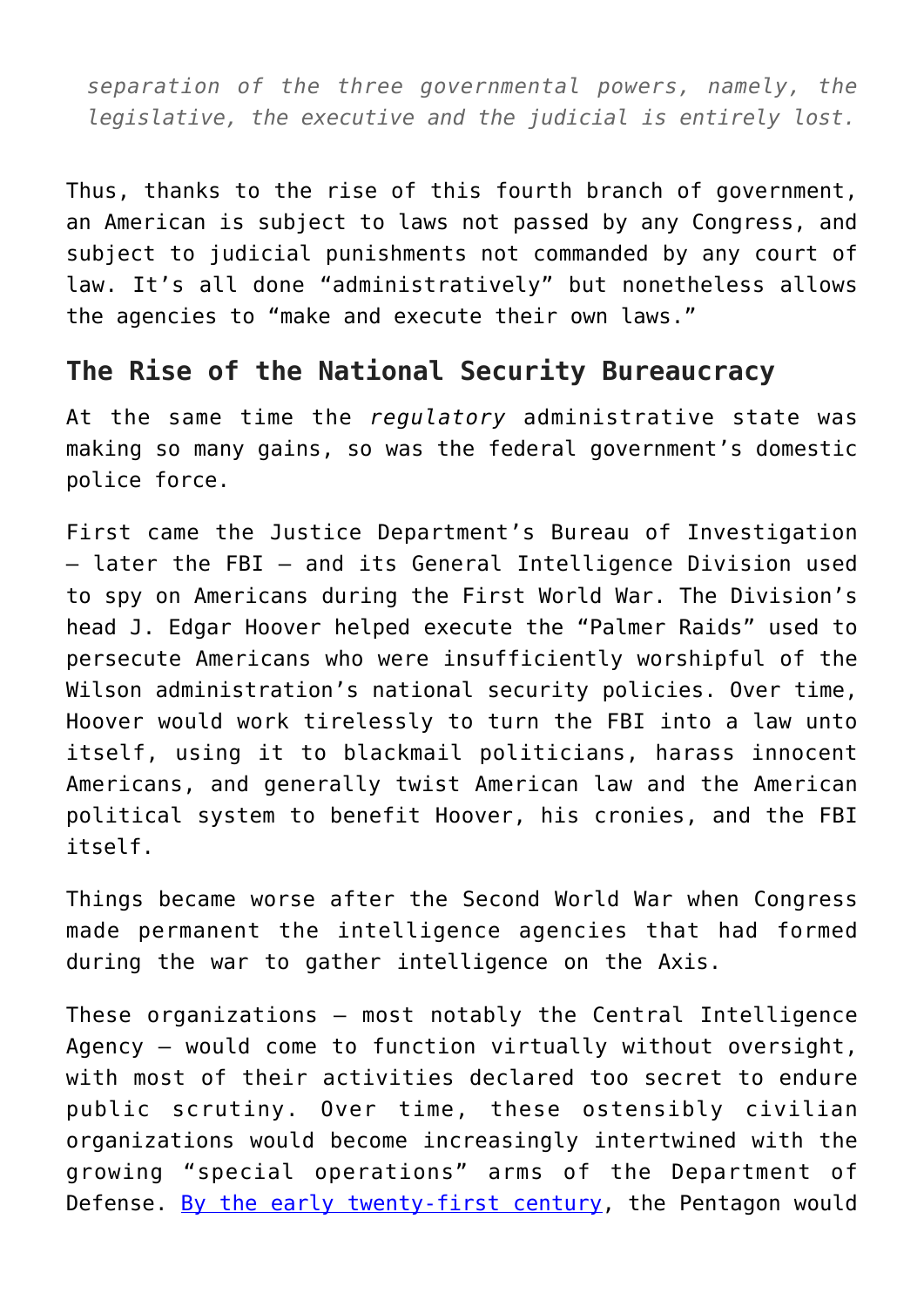develop "its own clandestine intelligence" capabilities and take over many of the "covert paramilitary activities and unconventional warfare" operations once directed by the CIA. The line between the nation's intelligence agencies and the conventional military agencies became increasingly blurred.

But these agencies always exercised far more power in the American political system than was indicated on paper. As Hoover knew all too well, intelligence agencies can use their powers to collect information on elected officials, and use that information to protect the intelligence agencies themselves. The strategic use of "leaks," reports, investigations, and criminal prosecutions through the Justice Department allow the intelligence organs of the United States to "nudge" policymakers in directions that service the preferred agenda of the security agencies themselves.

Ordinary and obscure Americans, of course, are all the more at the mercy of organizations like the FBI. Few regular people possess the resources necessary to mount a defense against the Justice Department's gargantuan budgets and legions of attorneys that can be aimed at any American who becomes annoying to these federal law enforcement bureaucrats and their friends.

### **The "Deep State"**

It has perhaps become impossible to discuss the realities of this headless fourth branch of government without noting the increasing awareness of a so-called deep state within the federal government. What portions of this administrative state constitutes the deep state, however, remains a matter of debate. Some contend it could include any and all independent administrative agencies. Others suggest the term ought to be applied only to the national-security agencies.

Certainly, the term "deep state" carries connotations beyond just regulatory agencies, but tends to point toward those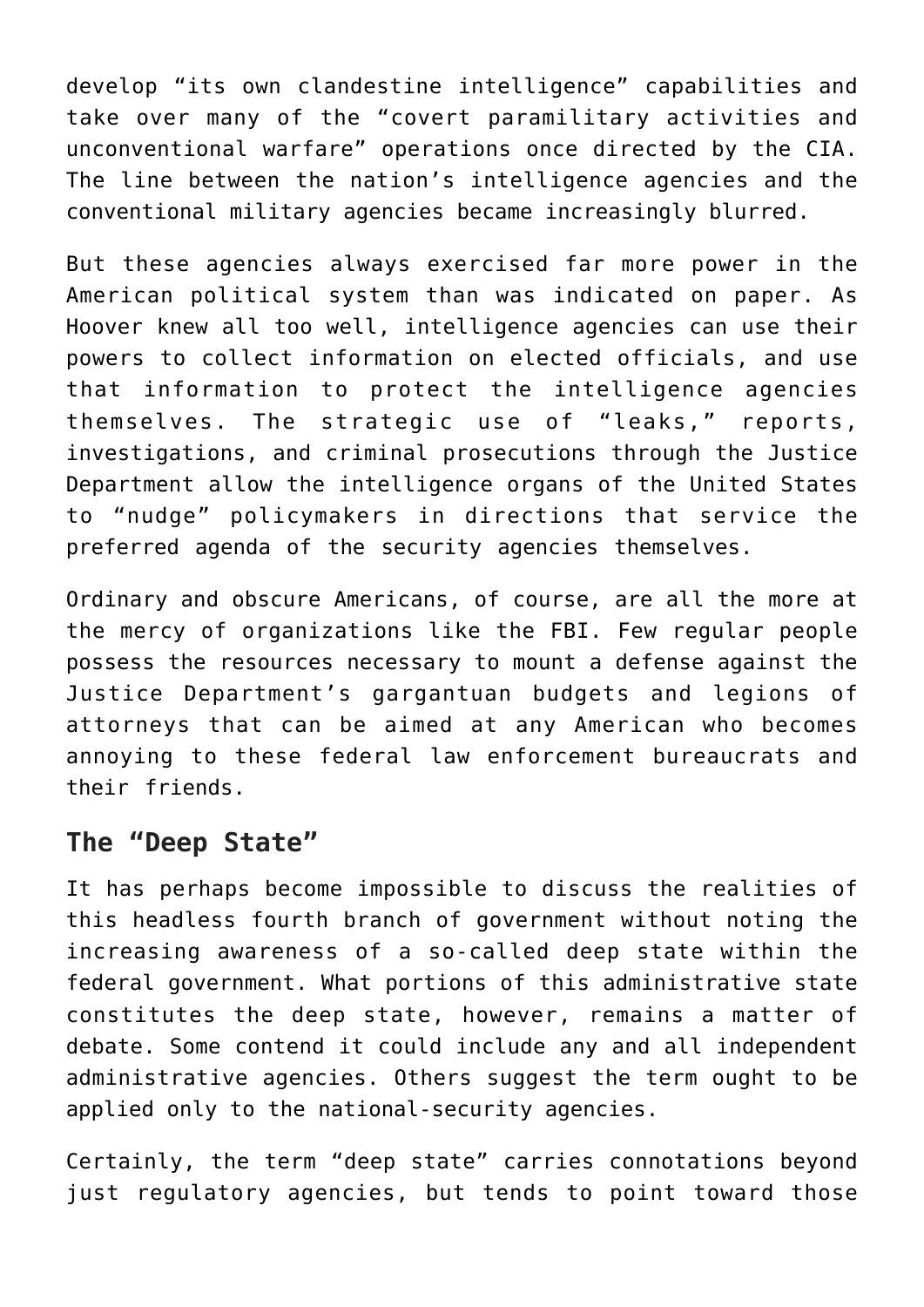agencies that can – by invoking national security and the need for secrecy — stifle efforts and oversight of the organizations in question.

Moreover, it is this national-security oriented branch of the administrative state that is likely to prove the most dangerous. This is due to these agencies' ability to carry out operations kept secret from the public, their access to seemingly limitless amounts of funding, and their ability to investigate and prosecute elected policymakers. Consequently, these agencies possess immense leeway in pursuing their own interests independent of the civilian elected government, and with relative impunity. They have become, [in the words of](https://theintercept.com/2017/07/22/donald-trump-and-the-coming-fall-of-american-empire/) [historian Alfred McCoy,](https://theintercept.com/2017/07/22/donald-trump-and-the-coming-fall-of-american-empire/) "in many ways autonomous from the executive, and increasingly so."

And who can be surprised by such autonomy? We live in a country where the federal government collects more than \$3 trillion in revenue per year. Trillion-dollar budget deficits can be managed by monetizing debt through the central bank, or by selling even larger piles of government bonds. The Pentagon, for example, doesn't know [what it did with \\$6](https://www.thenation.com/article/pentagon-audit-budget-fraud/) [trillion](https://www.thenation.com/article/pentagon-audit-budget-fraud/) – but nothing will come of it. Being a government agency in such an environment means never having to justify the agency's existence. The public can be trusted to conclude it's all in the name of "national security" or "public service."

Meanwhile, every two years we're told that electing "the right people" will change our fortunes and finally bring accountability and a new direction to a federal government in the midst of a crisis of legitimacy.

The army of federal agents, officers, and administrators know better. And they're fine with it.

—

*This [article](https://mises.org/wire/deep-state-headless-fourth-branch-government) was republished with permission from the Mises*